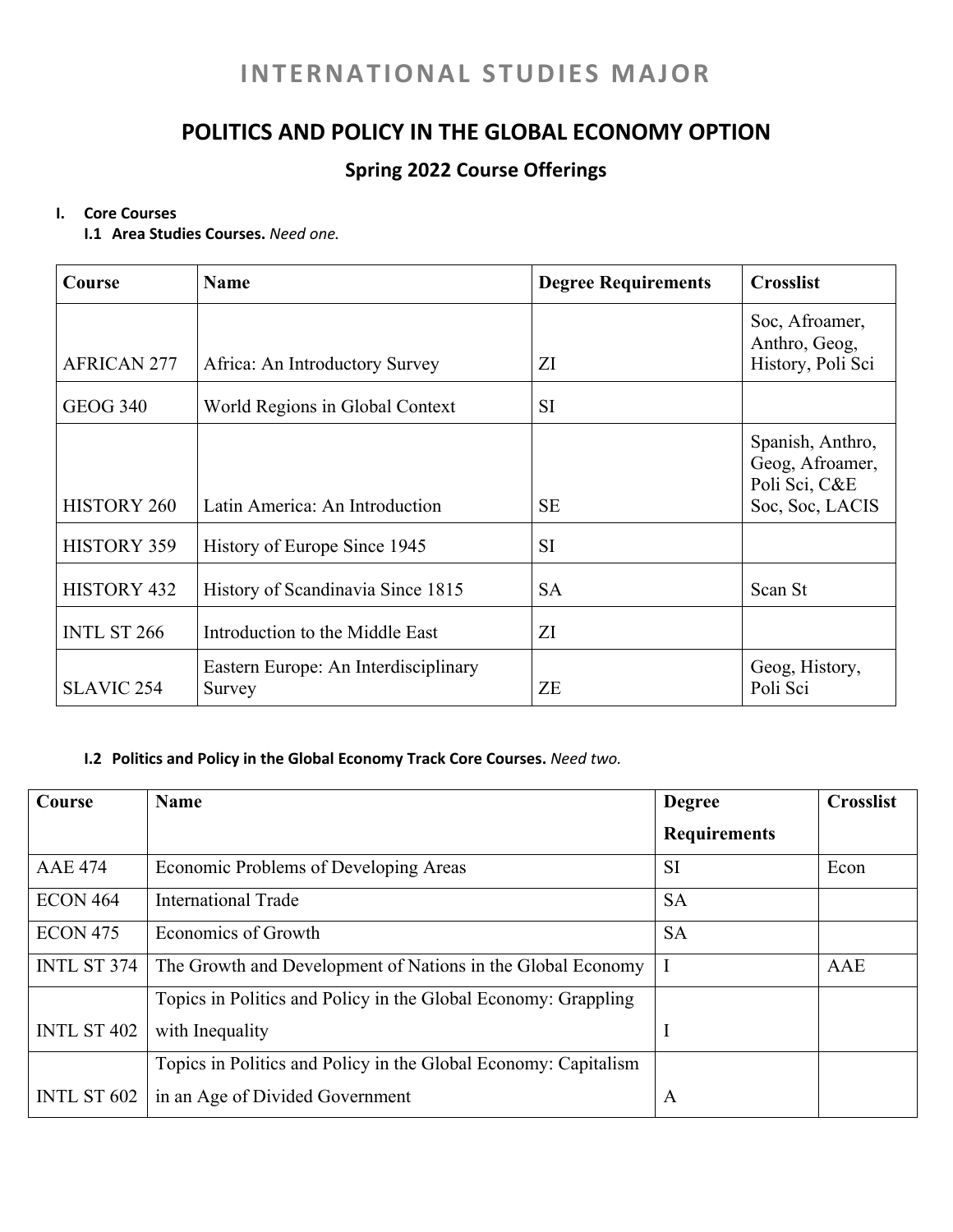**II. Issues in Politics and Policy in the Global Economy** *Need 15 credits of coursework from this list. NOTE: Make sure to check the pre-requisites for the courses listed below.* 

| <b>Course</b>          | <b>Name</b>                                  | <b>Degree</b><br><b>Requirements</b> | <b>Crosslist</b>       |
|------------------------|----------------------------------------------|--------------------------------------|------------------------|
|                        |                                              |                                      | Nutr Sci,              |
| <b>AAE 350</b>         | World Hunger and Malnutrition                | <b>BI</b>                            | Agronomy, Inter-<br>AG |
| <b>AAE 474</b>         | Economic Problems of Developing Areas        | SI                                   | Econ                   |
|                        | <b>Agricultural and Economic Development</b> |                                      |                        |
| <b>AAE 477</b>         | in Africa                                    | <b>SI</b>                            | Econ                   |
| <b>AAE 531</b>         | <b>Natural Resource Economics</b>            | SI                                   | F&W Ecol, Econ         |
|                        | Sociology of International Development,      |                                      |                        |
| <b>C&amp;E SOC 540</b> | Environment, and Sustainability              | <b>SI</b>                            | Soc, Envir St          |
|                        |                                              |                                      |                        |
| <b>C&amp;E SOC 617</b> | <b>Community Development</b>                 | <b>SA</b>                            | Soc, Urb R Pl          |
| CHICLA 302             | Mexican-American Politics                    | SI                                   | Poli Sci               |
| <b>CURRIC</b> and      |                                              |                                      |                        |
| <b>INSTRUCTION</b>     |                                              |                                      |                        |
| 366                    | Internationalizing Educational Knowledge     |                                      |                        |
| <b>ECON 330</b>        | Money and Banking                            | SI                                   |                        |
|                        | Contemporary Economic Issues:                |                                      |                        |
| <b>ECON 390</b>        | Microecon in Popular Culture                 | <b>SI</b>                            |                        |
| <b>ECON 464</b>        | <b>International Trade</b>                   | <b>SA</b>                            |                        |
| <b>ECON 466</b>        | The American Economy Since 1865              | SI                                   | History                |
| <b>ECON 475</b>        | <b>Economics of Growth</b>                   | <b>SA</b>                            |                        |
|                        | Wealth, Poverty, and Inequality:             |                                      |                        |
|                        | Transnational Perspectives on Policy and     |                                      |                        |
| ED POL 237             | Practice in Education                        | E                                    |                        |
| ED POL 335             | Globalization and Education                  | SE                                   | Intl St                |
| ED POL 240             | Comparative Education                        | <b>SI</b>                            |                        |
|                        | Introduction to International Education      |                                      |                        |
| ED POL 260             | Development                                  | E                                    |                        |
| <b>ENVIR ST 575</b>    | Assessment of Environmental Impact           | PI                                   | Soil Sci               |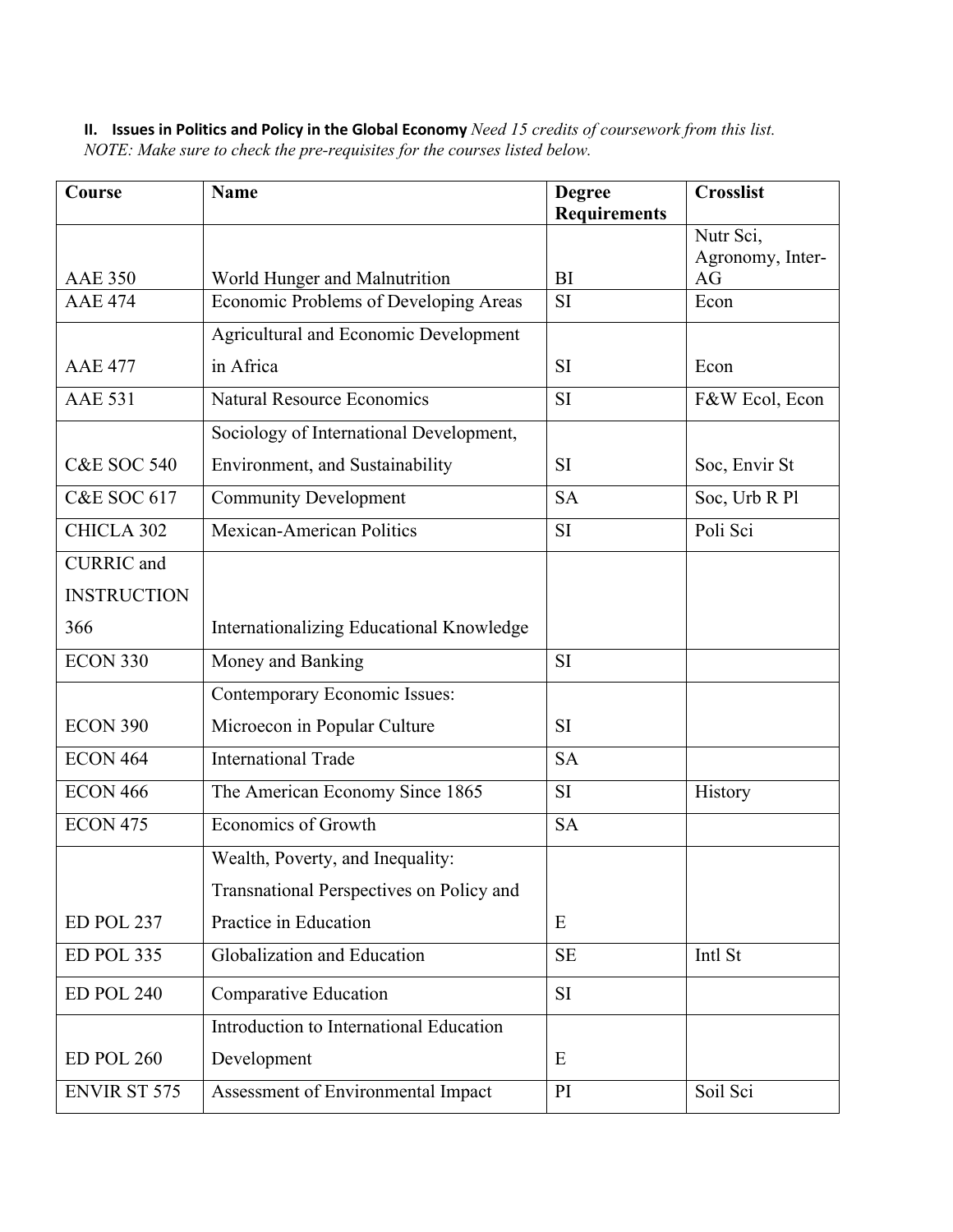|                         | Contemporary Issues in Government,             |              |               |
|-------------------------|------------------------------------------------|--------------|---------------|
| FRENCH 314              | Organizations, and Enterprise                  | D            | Intl Bus      |
| <b>GEN &amp; WS 643</b> | Women and Politics in a Global Context         | <b>SA</b>    | Poli Sci      |
|                         | Living in the Global Environment: An           |              |               |
|                         | Introduction to People-Environment             |              |               |
| <b>GEOG 139</b>         | Geography                                      | <b>SE</b>    | Envir St      |
| <b>GEOG 302</b>         | Economic Geography: Locational Behavior        | SI           |               |
| <b>GEOG 318</b>         | Introduction to Geopolitics                    | SI           |               |
| <b>GEOG 339</b>         | <b>Environmental Conservation</b>              | SI           | Envir St      |
| <b>GEOG 340</b>         | World Regions in Global Context                | SI           |               |
|                         | Development and Enviroment in South            |              |               |
| <b>GEOG 557</b>         | East Asia                                      | <b>SA</b>    | Envir St      |
| <b>HISTORY 392</b>      | Women in History                               | SI           | Gen&WS        |
| <b>INTL BUS 200</b>     | <b>International Business</b>                  | *            |               |
| <b>INTL BUS 320</b>     | <b>Intercultural Communication in Business</b> | *            | Gen Bus       |
|                         | The Growth and Development of Nations          |              |               |
| INTL ST 374             | in the Global Economy                          | $\bf{I}$     | AAE           |
|                         | Topics in Politics and Policy in the Global    |              |               |
| INTL ST 402             | Economy: Grappling with Inequality             | $\mathbf I$  |               |
| JEWISH 665              | Israeli Politics and Society                   | <b>SA</b>    | Pol Sci       |
|                         | Health Communication in the Information        |              | L Sc Com, Com |
| JOURN 617               | Age                                            | <b>SA</b>    | Arts, Fam Com |
|                         | Mass Communication and Political               |              |               |
| <b>JOURN 618</b>        | Behavior                                       | <b>SA</b>    |               |
| <b>LCA 450</b>          | Making of Modern South Asia                    | ZA           | History       |
|                         | Information and Telecommunications             |              |               |
| <b>LIS 661</b>          | Policy                                         | $\mathbf{A}$ |               |
| <b>MARKETING</b>        |                                                |              |               |
| 420                     | <b>Global Marketing Strategy</b>               | <b>SA</b>    | Intl Bus      |
|                         | The European Union: Politics and Political     |              |               |
| POLI SCI 340            | Economy                                        | <b>SI</b>    |               |
| POLI SCI 377            | Nuclear Weapons and World Politics             | <b>SD</b>    |               |
|                         | Gender and Politics in Comparative             |              |               |
| POLI SCI 429            | Perspective                                    | <b>SI</b>    | Gen & WS      |